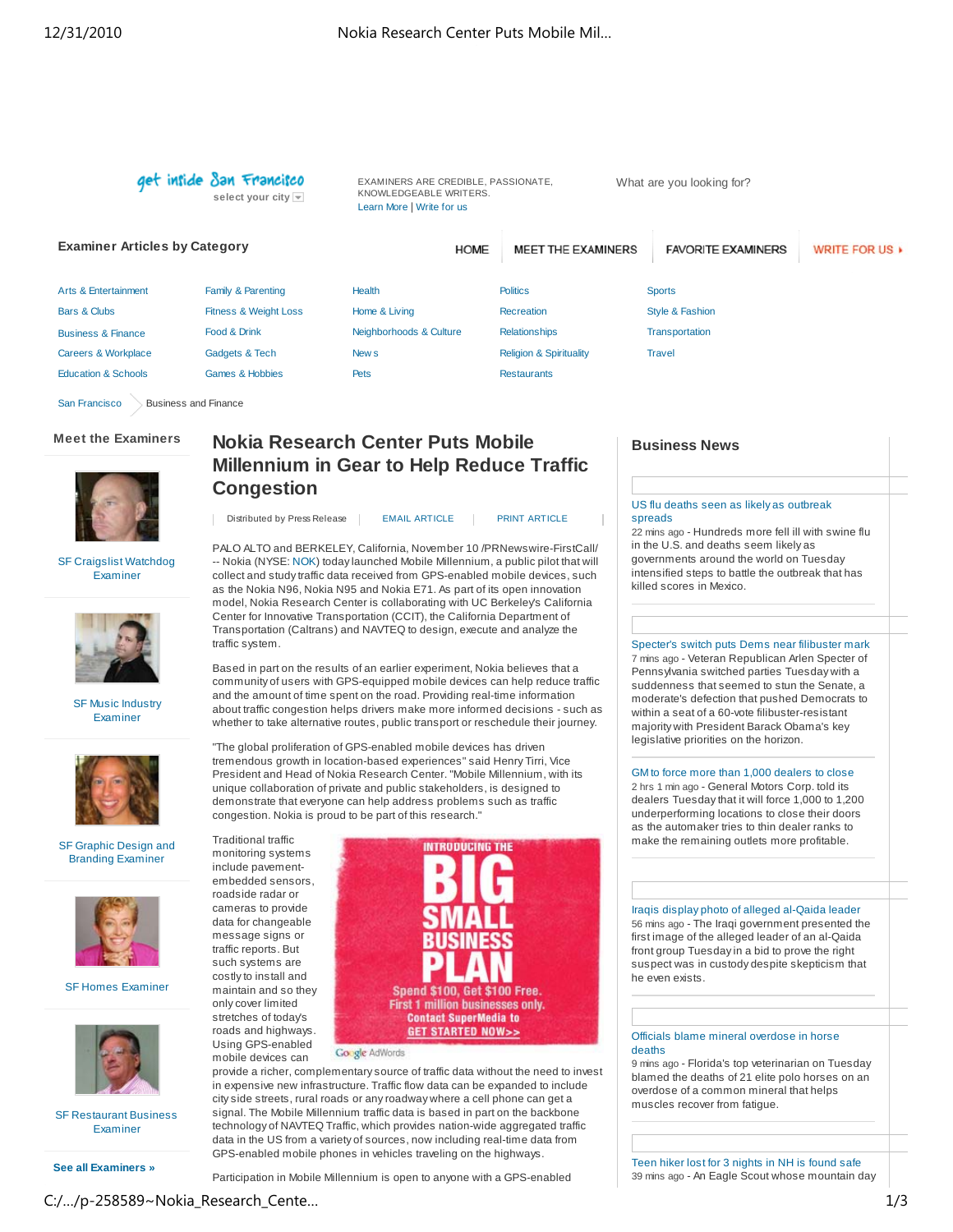# 12/31/2010 Nokia Research Center Puts Mobile Mil…

mobile phone from a range of manufacturers, an unlimited data plan and the ability to install and run Java applications. The Java application enables participants to receive real-time traffic data and incident reports for main thoroughfares throughout much of the United States. In the Northern California area, a number of arterials and highways that are not currently equipped with sensors will begin to show traffic data as more users join the network. While the user-generated content is completely anonymous, each data point contributes a piece to the traffic picture which can benefit the entire user community. The pilot will operate over four to six months and up to 10 000 members of the public community can participate.

Protection of personal privacy was built into the very core of the reporting technology used in Mobile Millennium. From inception, researchers built safeguards into the system, such as stripping individual device identifiers from the transmitted traffic data, using banking-grade encryption techniques to protect the transmission of data, and drawing data only from targeted roadways where traffic information is needed. This Privacy By Design(TM) system continuously filters information to remove data that can be tied to a particular phone, minimizing the amount of sensitive information ever created, transmitted or stored.

"Berkeley is contributing our expertise in traffic modeling and systems engineering to help make this complex system come to life," said Alexandre Bayen, professor of civil and environmental engineering at UC Berkeley. "As part of a public university, we are thrilled to be working on a project with such enormous potential for public benefit," Bayen said.

Mobile Millennium is being funded in part by a grant award from the US Department of Transportation under the SafeTrip-21 initiative. Locally, Caltrans, who is also assisting in the logistics of trial and enabling comparison with the data collected by the existing sensor networks, aims to find a lower-cost and more reliable solution than that which is available today. "Real-time traffic information collected through this community-based technology is of great interest to transportation agencies," noted Randell Iwasaki, Chief Deputy Director of Caltrans. "Our goal is to increase information flow to and from travelers in a cost-efficient, effective manner. We are excited about the potential benefits of a system such as Mobile Millennium," Iwasaki added.

Information about Mobile Millennium, supported devices and the software download can be found at http://traffic.berkeley.edu.

#### About Nokia Research Center

Nokia Research Center (NRC) looks beyond Nokia's existing business and product development to challenge current strategies and to stimulate renewal in the company's direction. Working closely with all Nokia business units, NRC's research explores new frontiers in digital services, physical-digital connections, human interaction, data and content technologies, device architecture, and access and connectivity. NRC promotes open innovation by working on research projects in collaboration with universities and research institutes around the world. For more information, see our website: http://research.nokia.com

#### About Nokia

Nokia is the world leader in mobility, driving the transformation and growth of the converging Internet and communications industries. We make a wide range of mobile devices with services and software that enable people to experience music, navigation, video, television, imaging, games, business mobility and more. Developing and growing our offering of consumer Internet services, as well as our enterprise solutions and software, is a key area of focus. We also provide equipment, solutions and services for communications networks through Nokia Siemens Networks.

Media Enquiries: Nokia, Communications, Tel. +1-650-353-8575, Email: karen.lachtanski@nokia.com ; Nokia, Communications, Tel. +358-7180- 34900, Email: press.services@nokia.com ; UC Berkeley, Communications, Tel: +1-510-643-7741, Email: scyang@berkeley.edu . http://www.nokia.com/press

Powered by **( } PR Newswire**  $\equiv$ 



hike went awry when unusually warm weather turned small streams into raging rivers, blocking his way, was found safe Tuesday after spending three nights alone in the woods.

Pat Robertson to retire from Va. college post 1 hr 20 mins ago - Religious broadcaster Pat Robertson plans to retire next summer as president of Regent University, the private Christian college he founded in 1978, the school said Tuesday.

Lil Rounds says 'Idol' criticism cost her votes 28 mins ago - Lil Rounds, who started as an "American Idol" favorite but fell from grace during the competition, said the judges' harsh criticism was tough to take. But Rounds waited until after cameras stopped rolling to give in to her emotions.

#### Deputy quits after wife, mom-in-law take squad car

1 hr 21 mins ago - A Polk County deputy has turned in his badge after his wife and mother-in-law took his patrol car out for a joyride. Officials said the 44-year-old deputy resigned Monday after serving 21 years with the sheriff's office.

## Empty seats make Yankees cut some premium prices

28 mins ago - The Yankees are cutting some premium ticket prices and giving free seats to certain ticket holders in response to empty seats during the first homestand at their fancy new ballpark. The team on Tuesday slashed the price of 48 first-row Legends Suite season seats on the outer half of the dugouts and photo cages from \$2,500 to \$1,250, and 68 others in the final three sections down each foul line from \$1,000 to \$650.



Google AdWords